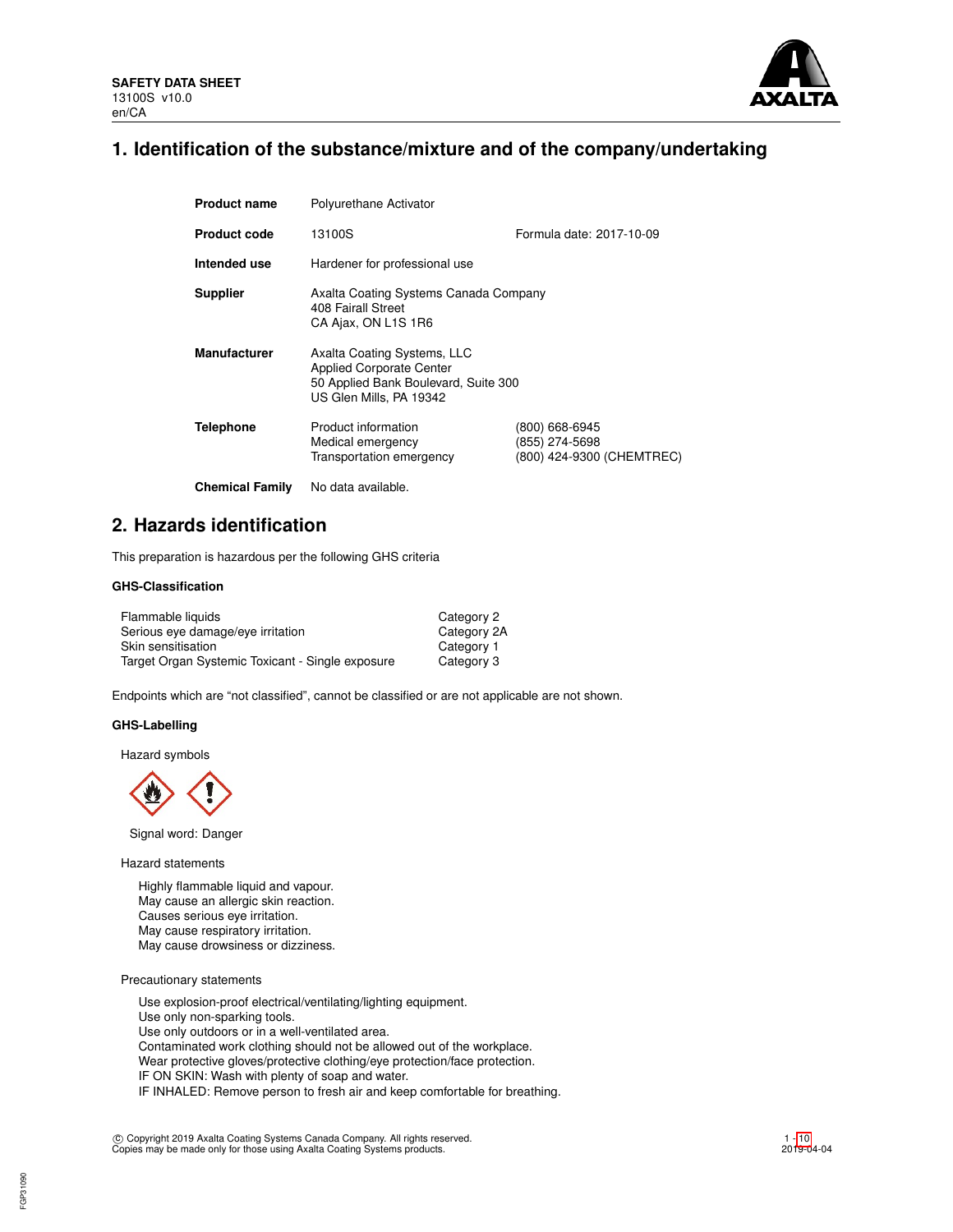

IF IN EYES: Rinse cautiously with water for several minutes. Remove contact lenses, if present and easy to do. Continue rinsing.

Specific treatment (see supplemental first aid instructions on this label).

If skin irritation or rash occurs: Get medical advice/ attention.

- If eye irritation persists: Get medical advice/ attention.
- Wash contaminated clothing before reuse.

Store in a well-ventilated place. Keep container tightly closed.

Store locked up.

Dispose of contents/container in accordance with local regulations.

Keep away from heat, hot surfaces, sparks, open flames and other ignition sources. No smoking.

Ground and bond container and receiving equipment.

Take action to prevent static discharges.

Avoid breathing dust/ fume/ gas/ mist/ vapours/ spray.

IF ON SKIN (or hair): Take off immediately all contaminated clothing. Rinse skin with water or shower.

IF exposed or concerned: Call a POISON CENTER/doctor.

#### **Other hazards which do not result in classification**

Intentional misuse by deliberately concentrating and inhaling the contents may be harmful or fatal.

**The following percentage of the mixture consists of ingredient(s) with unknown acute toxicity:** 0 %

# **3. Composition/information on ingredients**

Mixture of synthetic resins and solvents

#### **Components**

| CAS-No.<br>28182-81-2 | Chemical name<br>Aliphatic polyisocyanate resin | Concentration<br>$60 - 80\%$ |
|-----------------------|-------------------------------------------------|------------------------------|
| 141-78-6              | Ethyl acetate                                   | $10 - 30%$                   |
| 123-86-4              | Butyl acetate                                   | $3 - 7%$                     |
| 103-09-3              | 2-ethylhexyl acetate                            | $1 - 5%$                     |

Actual concentration ranges withheld as a trade secret. Non-regulated ingredients 0.1 - 1.0%

# **4. First aid measures**

#### **Eye contact**

Remove contact lenses. Irrigate copiously with clean, fresh water for at least 15 minutes, holding the eyelids apart. Seek medical advice.

### **Skin contact**

Do NOT use solvents or thinners. Take off all contaminated clothing immediately. Wash skin thoroughly with soap and water or use recognized skin cleanser. If skin irritation persists, call a physician.

#### **Inhalation**

Avoid inhalation of vapour or mist. Move to fresh air in case of accidental inhalation of vapours. If breathing is irregular or stopped, administer artificial respiration. If unconscious place in recovery position and seek medical advice. If symptoms persist, call a physician.

#### **Ingestion**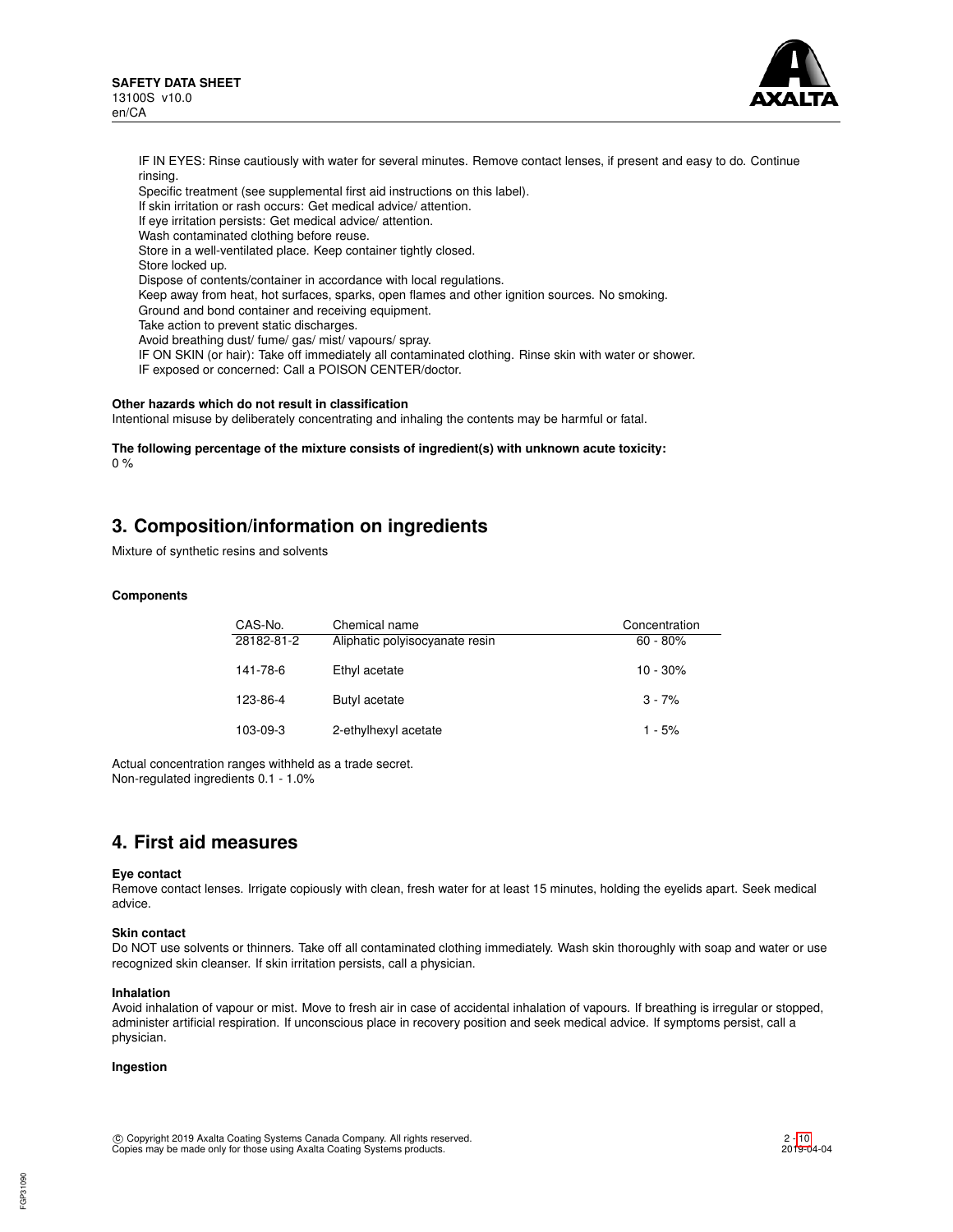

If swallowed, seek medical advice immediately and show this safety data sheet (SDS) or product label. Do NOT induce vomiting. Keep at rest.

### **Most Important Symptoms/effects, acute and delayed**

#### **Inhalation**

May cause nose and throat irritation. May cause nervous system depression characterized by the following progressive steps: headache, dizziness, nausea, staggering gait, confusion, unconsciousness. Reports have associated repeated and prolonged overexposure to solvents with permanent brain and nervous system damage. Exposure to isocyanates may cause respiratory sensitization. This effect may be permanent. Symptoms include an asthma-like reaction with shortness of breath, wheezing, cough or permanent lung sensitization. This effect may be delayed for several hours after exposure. Repeated overexposure to isocyanates may cause a decrease in lung function, which may be permanent. Individuals with lung or breathing problems or prior reactions to isocyanates must not be exposed to vapors or spray mist of this product.

#### **Ingestion**

May result in gastrointestinal distress.

#### **Skin or eye contact**

May cause irritation or burning of the eyes. Repeated or prolonged liquid contact may cause skin irritation with discomfort and dermatitis. Skin contact my cause skin sensitization Skin contact my cause skin sensitization.

#### **Indication of Immediate medical attention and special treatment needed if necessary**

No data available on the product. See section 3 and 11 for hazardous ingredients found in the product.

# **5. Firefighting measures**

#### **Suitable extinguishing media**

Universal aqueous film-forming foam, Carbon dioxide (CO2), Dry chemical

## **Extinguishing media which shall not be used for safety reasons**

High volume water jet

## **Hazardous combustion products**

CO, CO2, smoke, and oxides of any heavy metals that are reported in "Composition, Information on Ingredients" section.

#### **Fire and Explosion Hazards**

Flammable liquid. Vapor/air mixture will burn when an ignition source is present.

### **Special Protective Equipment and Fire Fighting Procedures**

Full protective flameproof clothing should be worn as appropriate. Wear self-contained breathing apparatus for firefighting if necessary. In the event of fire, cool tanks with water spray. Do not allow run-off from fire fighting to enter public sewer systems or public waterways.

# **6. Accidental release measures**

#### **Procedures for cleaning up spills or leaks**

Ventilate area. Remove sources of ignition. Do not breathe vapors. Do not get in eyes or on skin. Wear a positive-pressure, supplied-air respirator (NIOSH approved TC-19C), eye protection, gloves and protective clothing. Pour liquid decontamination solution over the spill and allow to sit at least 10 minutes. Typical decontamination solutions for isocyanate containing materials are: 20% Surfactant (Tergitol TM 10) and 80% Water OR 0-10% Ammonia, 2-5% Detergent and Water (balance) Confine and remove with inert absorbent. Pressure can be generated. Do not seal waste containers for 48 hours to allow C02 to vent. After 48 hours, material may be sealed and disposed of properly.

#### **Environmental precautions**

Do not let product enter drains. Notify the respective authorities in accordance with local law in the case of contamination of rivers, lakes or waste water systems.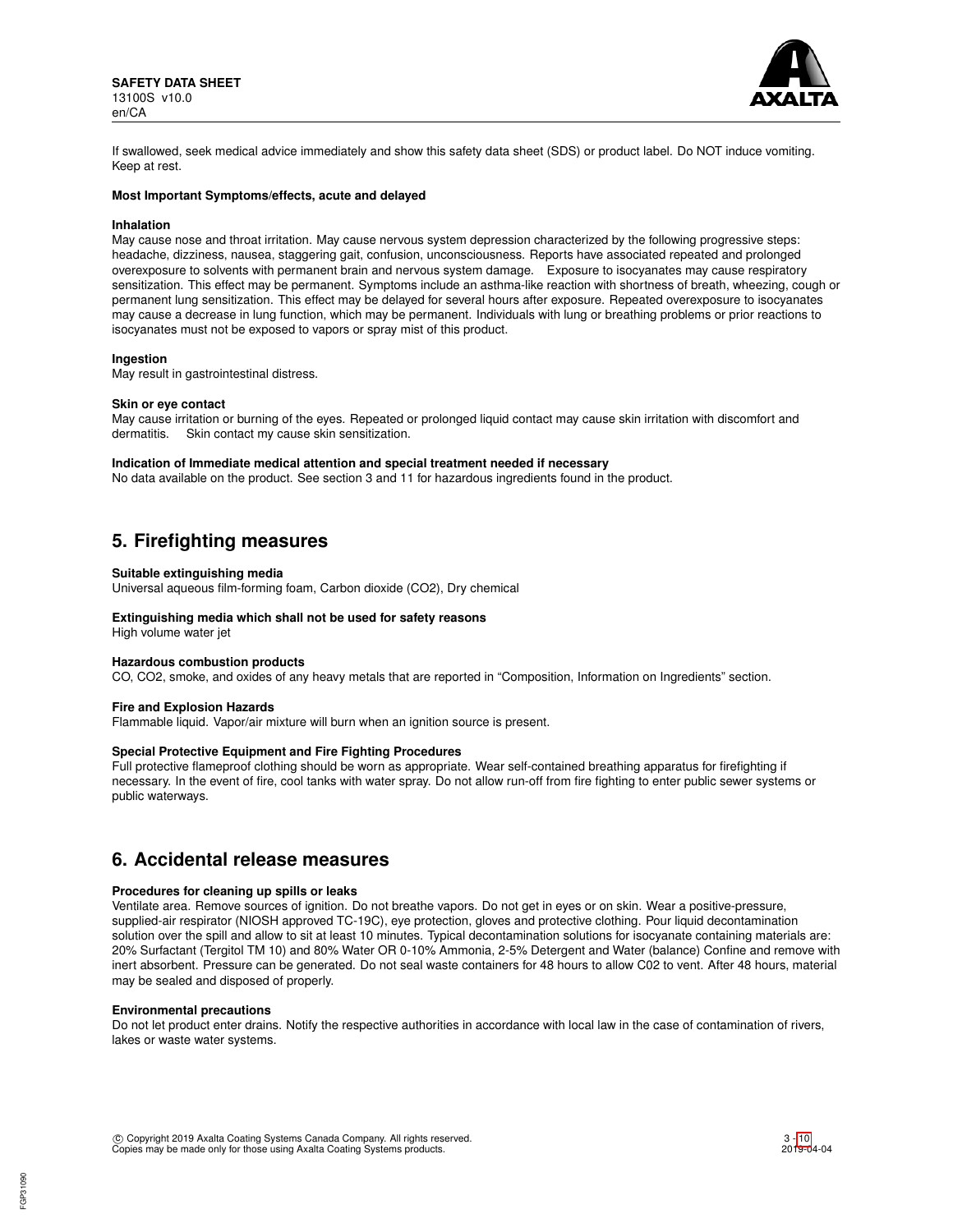

# **7. Handling and storage**

## **Precautions for safe handling**

Observe label precautions. Keep away from heat, sparks, flame, static discharge and other sources of ignition. VAPORS MAY CAUSE FLASH FIRE. Close container after each use. Ground containers when pouring. Do not transfer contents to bottles or unlabeled containers. Wash thoroughly after handling and before eating or smoking. Do not store above 49 °C (120 °F). If material is a coating: do not sand, flame cut, braze or weld dry coating without a NIOSH approved air purifying respirator with particulate filters or appropriate ventilation , and gloves. Combustible dust clouds may be created where operations produce fine material (dust). Avoid formation of significant deposits of material as they may become airborne and form combustible dust clouds. Build up of fine material should be cleaned using gentle sweeping or vacuuming in accordance with best practices. Cleaning methods (e.g. compressed air) which can generate potentially combustible dust clouds should not be used.

### **Advice on protection against fire and explosion**

Solvent vapours are heavier than air and may spread along floors. Vapors may form explosive mixtures with air and will burn when an ignition source is present. Always keep in containers of same material as the original one. Never use pressure to empty container: container is not a pressure vessel. The accumulation of contaminated rags may result in spontaneous combustion. Good housekeeping standards and regular safe removal of waste materials will minimize the risks of spontaneous combustion and other fire hazards.

### **Storage**

#### **Requirements for storage areas and containers**

Observe label precautions. Store in a dry, well ventilated place away from sources of heat, ignition and direct sunlight. No smoking. Prevent unauthorized access. Containers which are opened must be carefully resealed and kept upright to prevent leakage.

### **Advice on common storage**

Store separately from oxidizing agents, strongly alkaline and strongly acidic materials, amines, alcohols and water. Precautions should be taken to avoid exposure to atmospheric humidity or water. Evolution of CO2 in closed containers causes overpressure and produces a risk of bursting.

### **Additional information on storage conditions**

Precautions should be taken to avoid exposure to atmospheric humidity or water. Humid air and/or water will produce carbon dioxide which will pressurize the container. Open drum carefully as content may be under pressure.

# **8. Exposure controls/personal protection**

#### **Engineering controls and work practices**

Provide adequate ventilation.

#### **National occupational exposure limits**

| CAS-No.  | Chemical name | Source Time                             | Type                      | Value                             | Note |
|----------|---------------|-----------------------------------------|---------------------------|-----------------------------------|------|
| 141-78-6 | Ethyl acetate | ACGIH 8 hr                              | TWA                       | $400$ ppm                         |      |
|          |               | OSHA 8 hr                               | <b>TWA</b>                | $400$ ppm                         |      |
| 123-86-4 | Butyl acetate | ACGIH 15 min<br>ACGIH 8 hr<br>OSHA 8 hr | STEL<br>TWA<br><b>TWA</b> | 200 ppm<br>$150$ ppm<br>$150$ ppm |      |
| $\sim$   |               |                                         |                           |                                   |      |

#### **Glossary**

CEIL Ceiling exposure limit<br>STEL Short term exposure l Short term exposure limit

TWA Time weighted average

TWAE Time-Weighted Average

#### **Protective equipment**

Personal protective equipment should be worn to prevent contact with eyes, skin or clothing.

#### **Respiratory protection**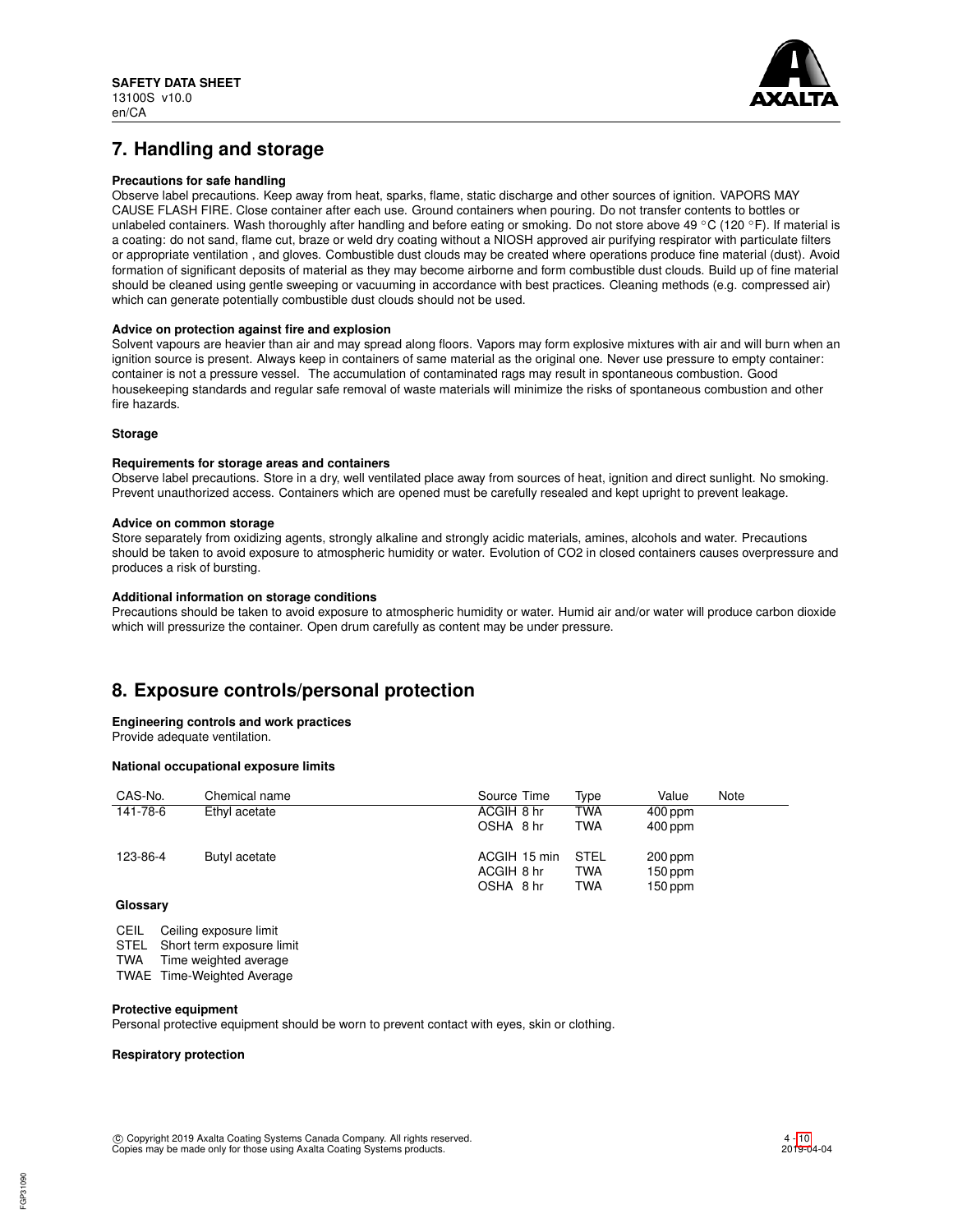

Do not breathe vapors or mists. Wear a positive-pressure, supplied air respirator (NIOSH approved TC-19C), while mixing activator with paint, during application and until all vapors and spray mists are exhausted. Follow respirator manufacturer s directions for respirator use. Do not permit anyone without protection in the painting area. Refer to the hardener/activator label instructions for further information. Individuals with history of lung or breathing problems or prior reaction to isocyanates should not use or be exposed to this product if mixed with isocyanate activators/hardeners.

#### **Eye protection**

Desirable in all industrial situations. Goggles are preferred to prevent eye irritation. If safety glasses are substituted, include splash guard or side shields.

## **Skin and body protection**

Neoprene gloves and coveralls are recommended.

#### **Hygiene measures**

Wash skin thoroughly with soap and water or use recognized skin cleanser. Do NOT use solvents or thinners.

**Environmental exposure controls**

Do not let product enter drains.

# **9. Physical and chemical properties**

#### **Appearance**

**Form:** liquid **Colour:** clear

| Flash point                                    | $6^{\circ}$ C             |                    |  |  |  |
|------------------------------------------------|---------------------------|--------------------|--|--|--|
| Lower Explosive Limit                          | 1.2%                      |                    |  |  |  |
| <b>Upper Explosive Limit</b>                   | 11.4%                     |                    |  |  |  |
| Evaporation rate                               | Slower than Ether         |                    |  |  |  |
| Vapor pressure of principal solvent            | 14.5 hPa                  |                    |  |  |  |
| Solubility of Solvent In Water                 | moderate                  |                    |  |  |  |
| Vapor density of principal solvent $(Air = 1)$ | 3                         |                    |  |  |  |
| Approx. Boiling Range                          | $70^{\circ}$ C            |                    |  |  |  |
| Approx. Freezing Range                         | $-83 - -24$ °C            |                    |  |  |  |
| Gallon Weight (lbs/gal)                        | 9                         |                    |  |  |  |
| <b>Specific Gravity</b>                        | 1.08                      |                    |  |  |  |
| Percent Volatile By Volume                     | 30.38%                    |                    |  |  |  |
| Percent Volatile By Weight                     | 25.07%                    |                    |  |  |  |
| Percent Solids By Volume                       | 69.62%                    |                    |  |  |  |
| Percent Solids By Weight                       | 74.93%                    |                    |  |  |  |
| pH (waterborne systems only)                   | Not applicable            |                    |  |  |  |
| Partition coefficient: n-octanol/water         | No data available         |                    |  |  |  |
| Ignition temperature                           | $268\,^{\circ}\mathrm{C}$ | <b>DIN 51794</b>   |  |  |  |
| Decomposition temperature                      | Not applicable.           |                    |  |  |  |
| Viscosity (23 $\mathrm{^{\circ}C}$ )           | $<$ 20 s                  | ISO 2431-1993 6 mm |  |  |  |
|                                                |                           |                    |  |  |  |

# **10. Stability and reactivity**

# **Stability**

Stable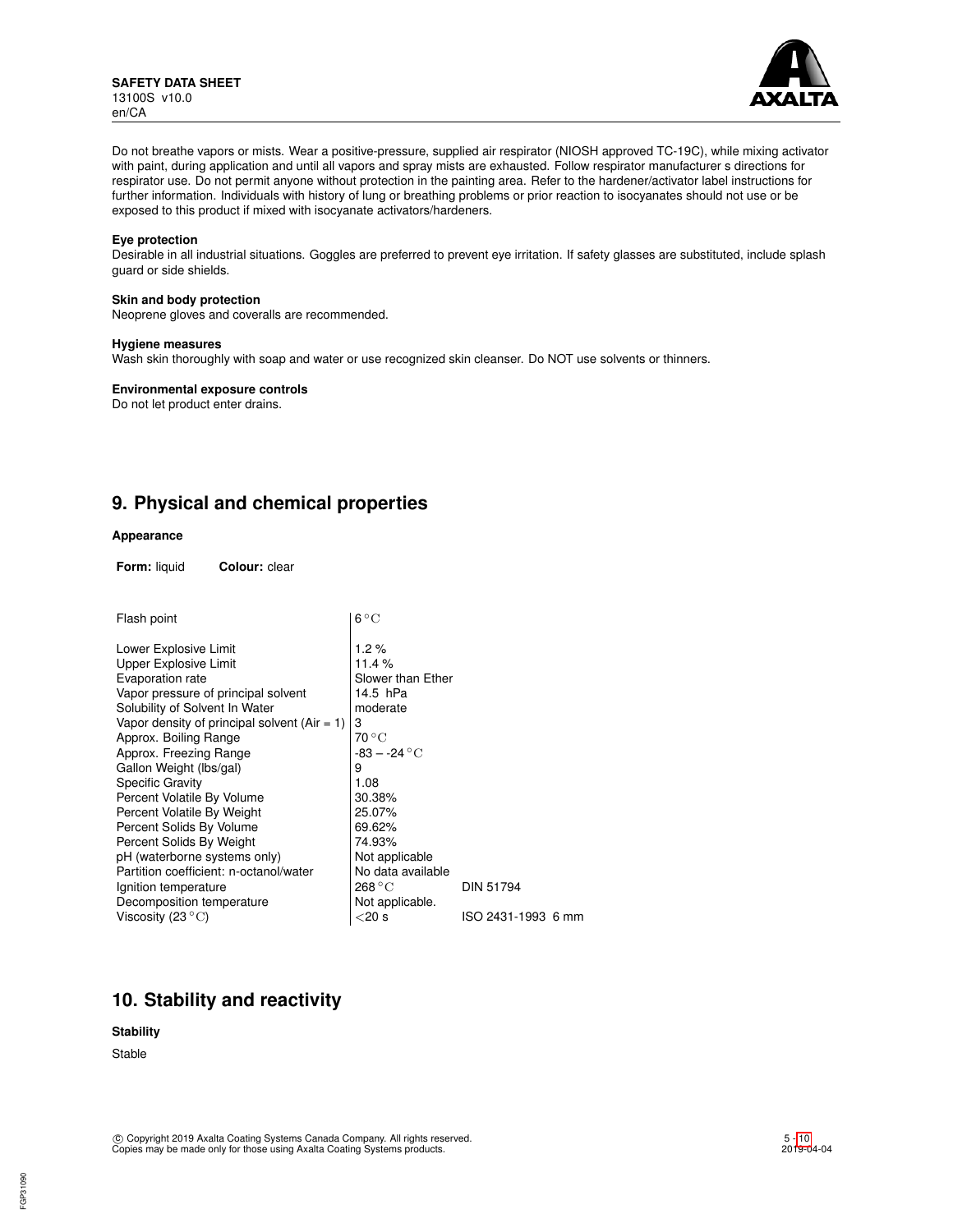

# **Conditions to avoid**

Stable under recommended storage and handling conditions (see section 7).

#### **Materials to avoid**

Keep away from oxidizing agents and strongly acid or alkaline materials. Amines and alcohols cause exothermic reactions. Mixture reacts slowly with water resulting in evolution of CO2. Evolution of CO2 in closed containers causes overpressure and produces a risk of bursting.

#### **Hazardous decomposition products**

When exposed to high temperatures may produce hazardous decomposition products such as carbon monoxide and dioxide, smoke, oxides of nitrogen as well as hydrogen cyanide, amines, alcohols and water.

#### **Hazardous Polymerization**

Will not occur.

#### **Sensitivity to Static Discharge**

Solvent vapors in air may explode if static grounding and bonding is not used during transfer of this product.

#### **Sensitivity to Mechanical Impact**

None known.

# **11. Toxicological information**

# **Information on likely routes of exposure**

#### **Inhalation**

May cause nose and throat irritation. May cause nervous system depression characterized by the following progressive steps: headache, dizziness, nausea, staggering gait, confusion, unconsciousness. Reports have associated repeated and prolonged overexposure to solvents with permanent brain and nervous system damage. Exposure to isocyanates may cause respiratory sensitization. This effect may be permanent. Symptoms include an asthma-like reaction with shortness of breath, wheezing, cough or permanent lung sensitization. This effect may be delayed for several hours after exposure. Repeated overexposure to isocyanates may cause a decrease in lung function, which may be permanent. Individuals with lung or breathing problems or prior reactions to isocyanates must not be exposed to vapors or spray mist of this product.

### **Ingestion**

May result in gastrointestinal distress.

#### **Skin or eye contact**

May cause irritation or burning of the eyes. Repeated or prolonged liquid contact may cause skin irritation with discomfort and dermatitis.

**Delayed and immediate effects and also chronic effects from short and long term exposure:**

**Acute oral toxicity** not hazardous

**Acute dermal toxicity** not hazardous

**Acute inhalation toxicity** not hazardous

% of unknown composition: 0 %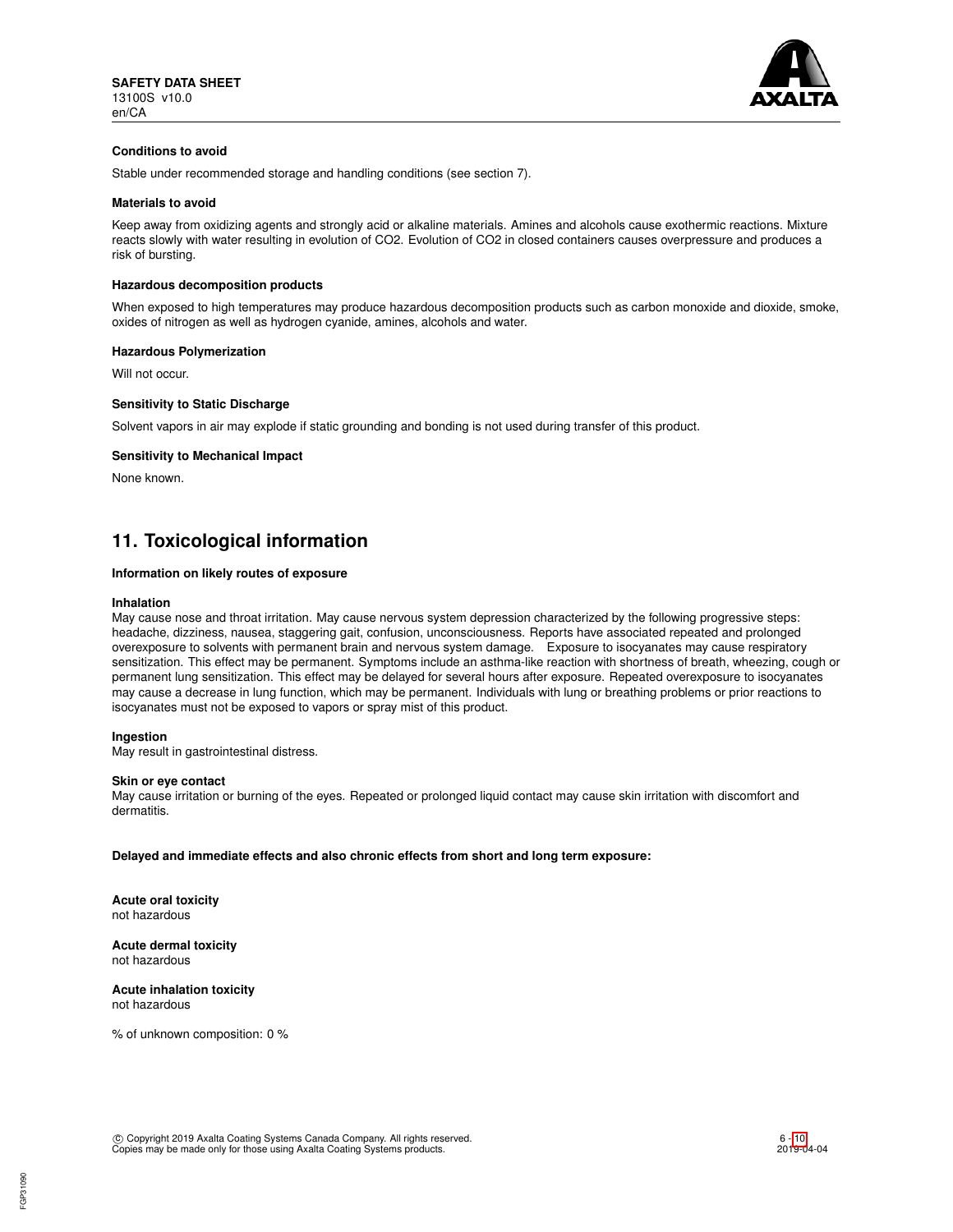**SAFETY DATA SHEET** 13100S v10.0 en/CA



**Skin corrosion/irritation** Not classified according to GHS criteria

## **Serious eye damage/eye irritation**

| Ethyl acetate                    | Category 2A |
|----------------------------------|-------------|
| 2-ethylhexyl acetate Category 2B |             |

**Respiratory sensitisation**

Not classified according to GHS criteria

#### **Skin sensitisation**

Aliphatic polyisocyanate resin Category 1

**Germ cell mutagenicity** not hazardous

**Carcinogenicity** Not classified according to GHS criteria

# **Toxicity for reproduction**

Not classified according to GHS criteria

## **Target Organ Systemic Toxicant - Single exposure**

• **Inhalation**

**Narcotic effects** Ethyl acetate

**Respiratory system** Aliphatic polyisocyanate resin

# **Target Organ Systemic Toxicant - Repeated exposure**

Not classified according to GHS criteria

## **Aspiration toxicity** Not classified according to GHS criteria

# **Numerical measures of toxicity (acute toxicity estimation (ATE),etc. )**

No information available.

# **Symptoms related to the physical, chemical and toxicological characteristics**

Based on the properties of the isocyanate components and considering toxicological data on similar products, the following applies: This formulation may cause acute irritation and/or sensitization of the respiratory system leading to an asthmatic condition, wheeziness and a tightness of the chest. Sensitized persons may subsequently show asthmatic symptoms when exposed to atmospheric concentrations well below the OEL. Repeated exposure may lead to permanent respiratory disability. Exposure to component solvents vapours concentration in excess of the stated occupational exposure limit may result in adverse health effect such as mucous membrane and respiratory system irritation and adverse effect on kidney, liver and central nervous system. Symptoms and signs include headache, dizziness, fatigue, muscular weakness, drowsiness and in extreme cases, loss of consciousness. Through skin resorbtion, solvents can cause some of the effects described here. Repeated or prolonged contact with the preparation may cause removal of natural fat from the skin resulting in non-allergic contact dermatitis and absorption through the skin. The liquid splashed in the eyes may cause irritation and reversible damage. Components of the product may be absorbed into the body through the skin.

# **12. Ecological information**

There are no data available on the product itself. The product should not be allowed to enter drains or watercourses.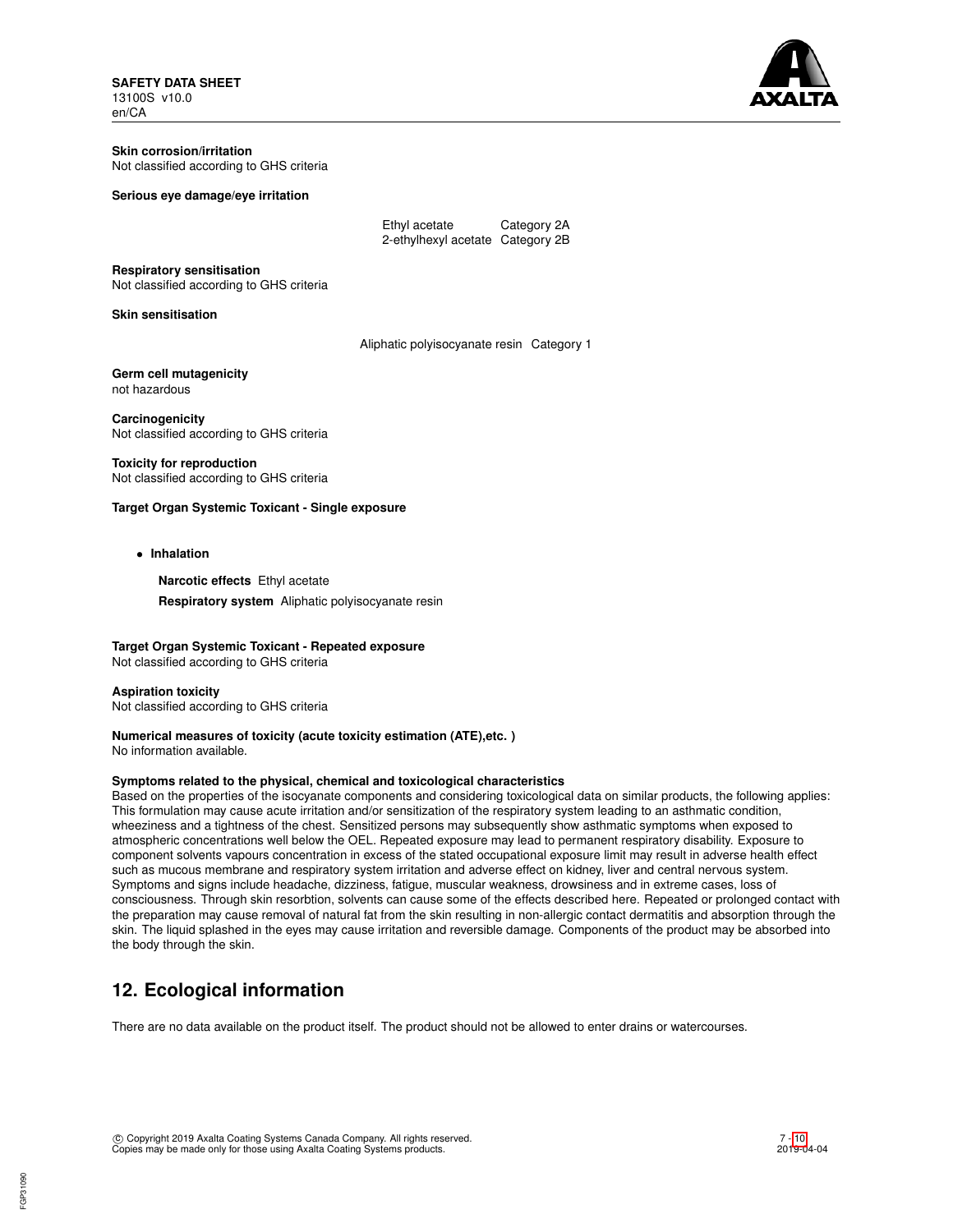

# **13. Disposal considerations**

## **Provincial Waste Classification**

Check appropriate provincial and local waste disposal regulations for proper classifications.

#### **Waste Disposal Method**

Do not allow material to contaminate ground water systems. Incinerate or otherwise dispose of waste material in accordance with Federal, State, Provincial, and local requirements. Do not incinerate in closed containers.

# **14. Transport information**

**International transport regulations**

| <b>IMDG (Sea transport)</b><br>UN number:<br>Proper shipping name: | 1263<br>PAINT RELATED MATERIAL |
|--------------------------------------------------------------------|--------------------------------|
| Hazard Class:                                                      | 3                              |
| Subsidiary Hazard Class:                                           | Not applicable.                |
| Packing group:                                                     | н                              |
| Marine Pollutant:                                                  | no                             |
| <b>ICAO/IATA (Air transport)</b><br>UN number:                     | 1263                           |
| Proper shipping name:                                              | PAINT RELATED MATERIAL         |
| Hazard Class:                                                      | 3                              |
| Subsidiary Hazard Class:                                           | Not applicable.                |
| Packing group:                                                     | Ш                              |
| TDG                                                                |                                |
| UN number:                                                         | 1263                           |
| Proper shipping name:                                              | PAINT RELATED MATERIAL         |
| Hazard Class:                                                      | 3                              |
| Subsidiary Hazard Class:                                           | Not applicable.                |
| Packing group:                                                     | Ш                              |

## **Matters needing attention for transportation**

Confirm that there is no breakage, corrosion, or leakage from the container before shipping. Be sure to prevent damage to cargo by loading so as to avoid falling, dropping, or collapse. Ship in appropriate containers with denotation of the content in accordance with the relevant statutes and rules.

# **15. Regulatory information**

#### **TSCA Status**

In compliance with TSCA Inventory requirements for commercial purposes.

# **DSL Status**

All components of the mixture are listed on the DSL.

### **Photochemical Reactivity**

Non-photochemically reactive

### **Regulatory information**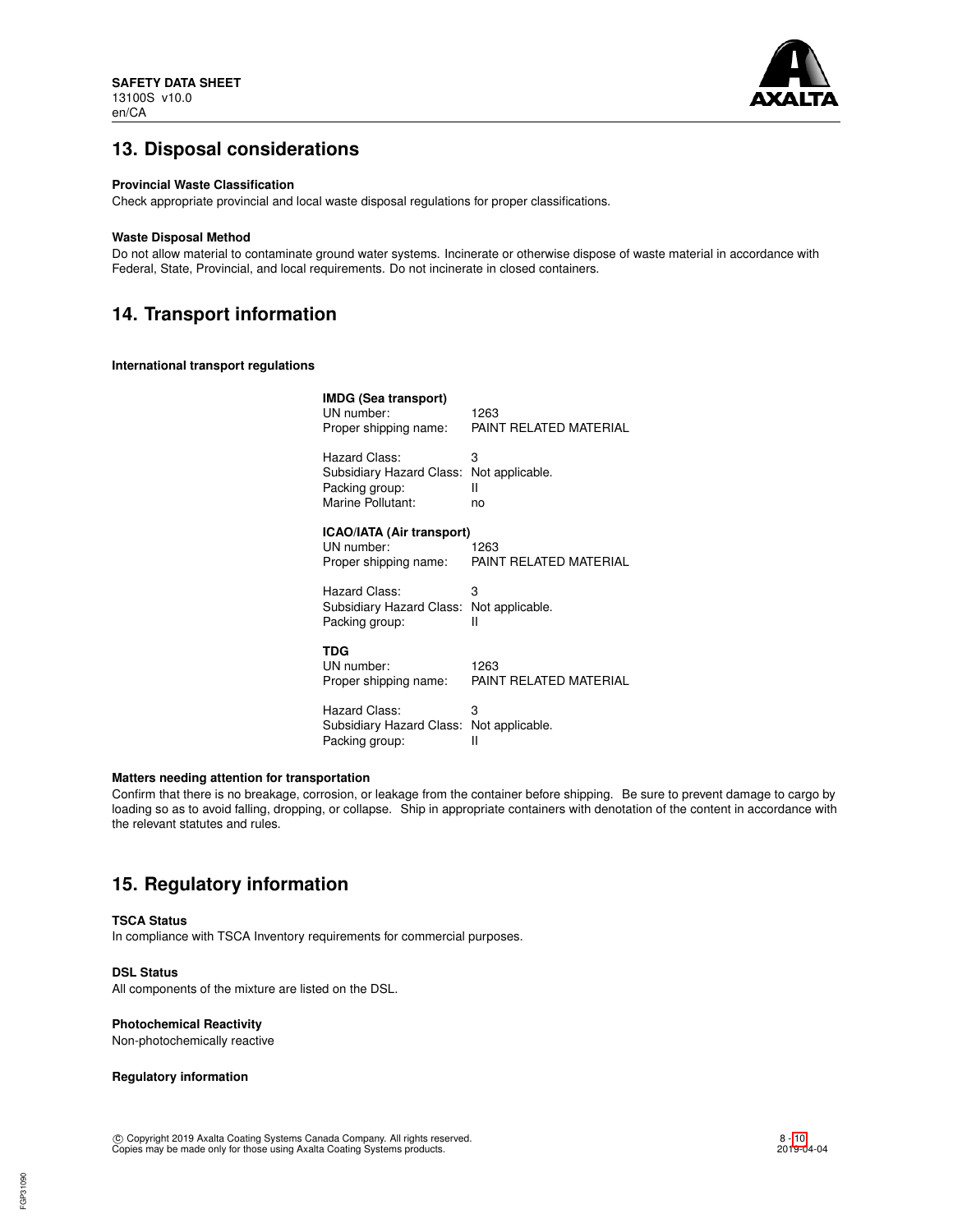

|                      | CAS # Ingredient              |    |     |     | 302 TPQ RQ 311/312 | 313 | RQ(lbs) HAP |          |
|----------------------|-------------------------------|----|-----|-----|--------------------|-----|-------------|----------|
| 28182-81-2 Aliphatic | polyisocyanate N NR NR A,C,R  |    |     |     |                    | N   | NR.         | N        |
|                      | resin                         |    |     |     |                    |     |             |          |
|                      | 141-78-6 Ethyl acetate        | N. |     |     | NR NR C.F          | N   | NR N        |          |
|                      | 123-86-4 Butyl acetate        | N  |     |     | NR NR A.C.F        | N   | NR.         | <b>N</b> |
|                      | 103-09-3 2-ethylhexyl acetate | N. | NR. | NR. | A.F                | N   | NR.         | N        |

### **Key:**

| <b>EPCRA</b>                                                   | Emergency Planning and Community Right-to-know Act (aka Title III, SARA)                                                                                                                                                                       |                    |  |
|----------------------------------------------------------------|------------------------------------------------------------------------------------------------------------------------------------------------------------------------------------------------------------------------------------------------|--------------------|--|
| 302                                                            | Extremely hazardous substances                                                                                                                                                                                                                 |                    |  |
| 311/312 Categories $F =$ Fire Hazard                           | $R =$ Reactivity Hazard $C =$ Chronic Hazard<br>P = Pressure Related Hazard                                                                                                                                                                    | $A = Acute$ Hazard |  |
| 313 Information                                                | Section 313 Supplier Notification - The chemicals listed above with<br>a 'Y' in the 313 column are subject to reporting requirements of<br>Section 313 of the Emergency Planning and Community<br>Right-to-Know act of 1986 and of 40 CFR 372. |                    |  |
| <b>CERCLA</b><br><b>HAP</b><br><b>TPQ</b><br>RQ.<br>NA.<br>NR. | Comprehensive Emergency Response, Compensation and Liability Act of 1980.<br>Listed as a Clean Air Act Hazardous Air Pollutant.<br>Threshold Planning Quantity.<br><b>Reportable Quantity</b><br>not available<br>not regulated                |                    |  |

# **16. Other information**

HMIS rating H: 3 F: 3 R: 1

Glossary of Terms:

ACGIH | American Conference of Governmental Industrial Hygienists.<br>
IARC | International Agency for Research on Cancer.

IARC | International Agency for Research on Cancer.<br>NTP | National Toxicology Program.

NTP National Toxicology Program.<br>OEL Cocupational Exposure Limit

Occupational Exposure Limit

OSHA Occupational Safety and Health Administration.

STEL Short term exposure limit

TWA | Time-weighted average.

PNOR | Particles not otherwise regulated.

PNOC | Particles not otherwise classified.

NOTE: The list (above) of glossary terms may be modified.

Notice from Axalta Coating Systems :

The document reflects information provided to Axalta Coating Systems by its suppliers. Information is accurate to the best of our knowledge and is subject to change as new data is received by Axalta Coating Systems. Persons receiving this information should make their own determination as to its suitability for their purposes prior to use.

The information on this Safety Data Sheet relates only to the specific material designated herein and does not relate to use in combination with any other material or in any process.

SDS prepared by: Axalta Coating Systems Regulatory Affairs

Report version

Version Changes  $10.0 \t2, 9$